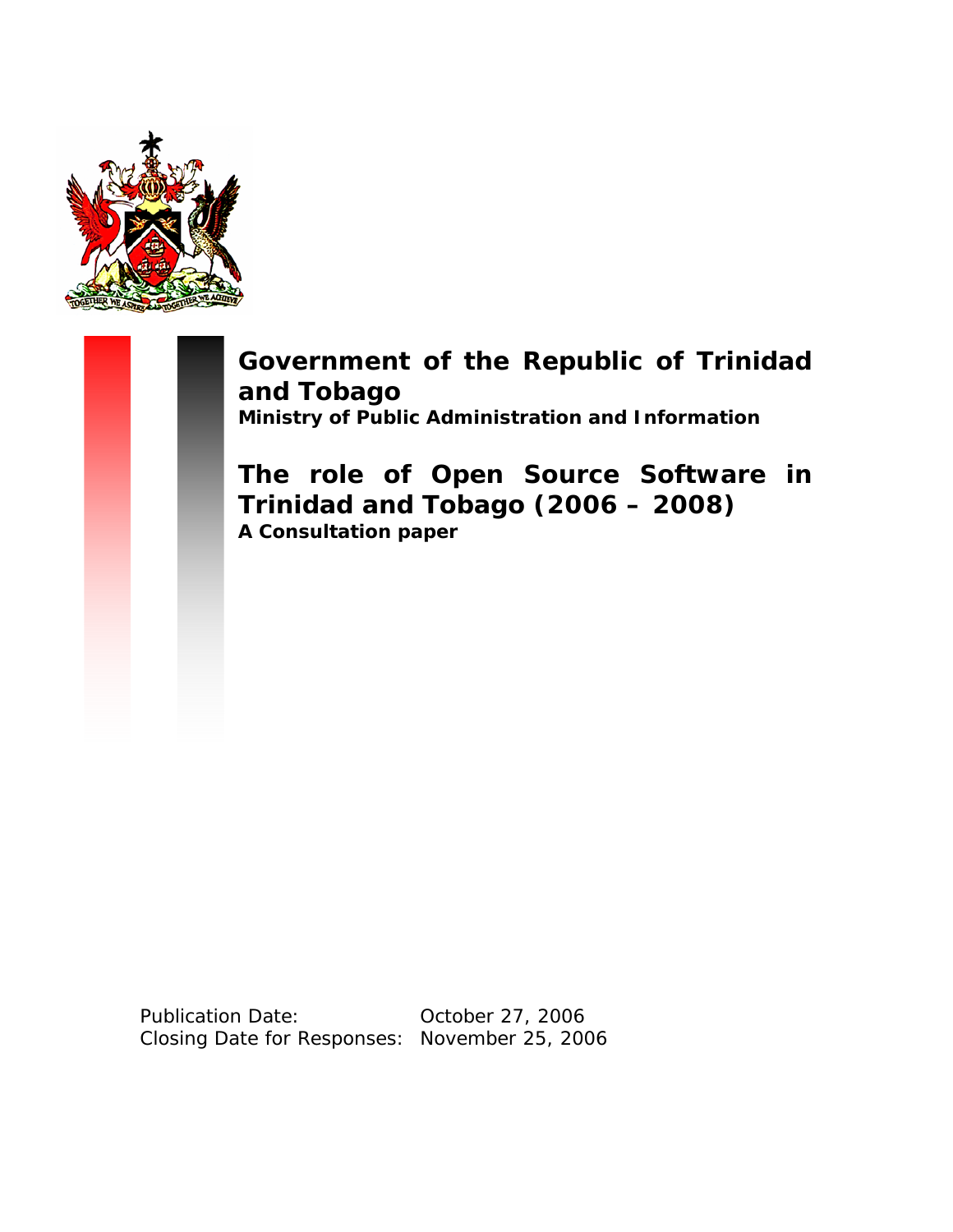# **Table of Contents**

| $\mathbf{1}$                                                   |  |  |  |
|----------------------------------------------------------------|--|--|--|
| $\overline{2}$                                                 |  |  |  |
| 3                                                              |  |  |  |
| 4.                                                             |  |  |  |
| 5.                                                             |  |  |  |
|                                                                |  |  |  |
| 6.                                                             |  |  |  |
| 7 <sub>1</sub>                                                 |  |  |  |
| 7.1 The common threats of Open Source Software (OSS)  6        |  |  |  |
|                                                                |  |  |  |
|                                                                |  |  |  |
|                                                                |  |  |  |
| 7.2                                                            |  |  |  |
| 7.3.                                                           |  |  |  |
| 7.4                                                            |  |  |  |
| Developing Countries and Open Source Software 12<br>7.5        |  |  |  |
| Free, Libre Open Source Software and NICT Strategies 14<br>7.6 |  |  |  |
| Policy Options for Free Open Source Software  15<br>7.7        |  |  |  |
| 8                                                              |  |  |  |
|                                                                |  |  |  |
|                                                                |  |  |  |
|                                                                |  |  |  |
|                                                                |  |  |  |
|                                                                |  |  |  |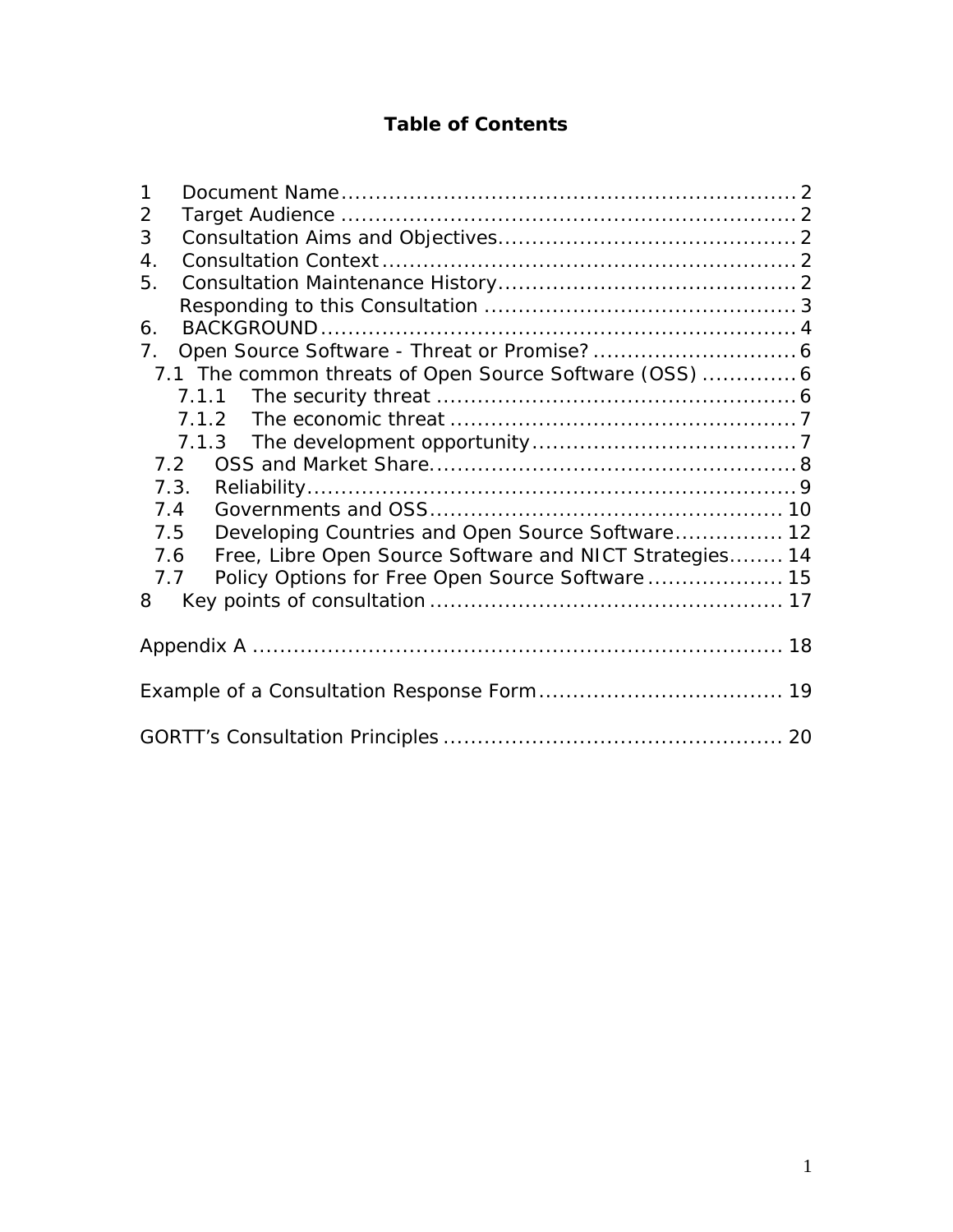## **1 Document Name**

Consultation Paper on the role of Open Source Software in Trinidad and Tobago.

## **2 Target Audience**

This document is targeted to strategists in the process of developing key sectoral infrastructure, architecture and developmental programmes for the constituents of Trinidad and Tobago. Specifically, this is meant to gain comments from information technology specialists within and outside of the Public Service.

## **3 Consultation Aims and Objectives**

The aim of this paper is review the role of the Open Source Software (OSS) model within the broader societal goals of economic and social development. The issues discussed herein shall be critical to further engage the Public Service and the wider national ICT sector in developing an action plan going forward. Such a national discourse and action plan will go a long way in meeting the objectives of *fastforward,* the National ICT Plan, and the regional action plan for the information society, **eLAC2007.** 

In pursuing the above aim, this consultation paper attempts to:

- (i) address the major risks cited against the use of the OSS model;
- (ii) identify uses of the OSS model in various segments of the industry; and
- (iii) gain feedback proposing a way forward, with opportunity and threats, for OSS in the developmental objectives of Trinidad and Tobago.

## **4. Consultation Context**

This Paper on the role of Open Source Software shall be consistent with the general framework of goals, objectives and action plans of the National ICT Plan and Vision 2020.

## **5. Consultation Maintenance History**

| <b>Date</b>      | <b>Change Details</b> | <b>Author</b>       | <b>Version</b> |
|------------------|-----------------------|---------------------|----------------|
| <b>July 2006</b> | Complete first draft  | <b>ICT Division</b> | 1.0            |
|                  |                       |                     |                |
|                  |                       |                     |                |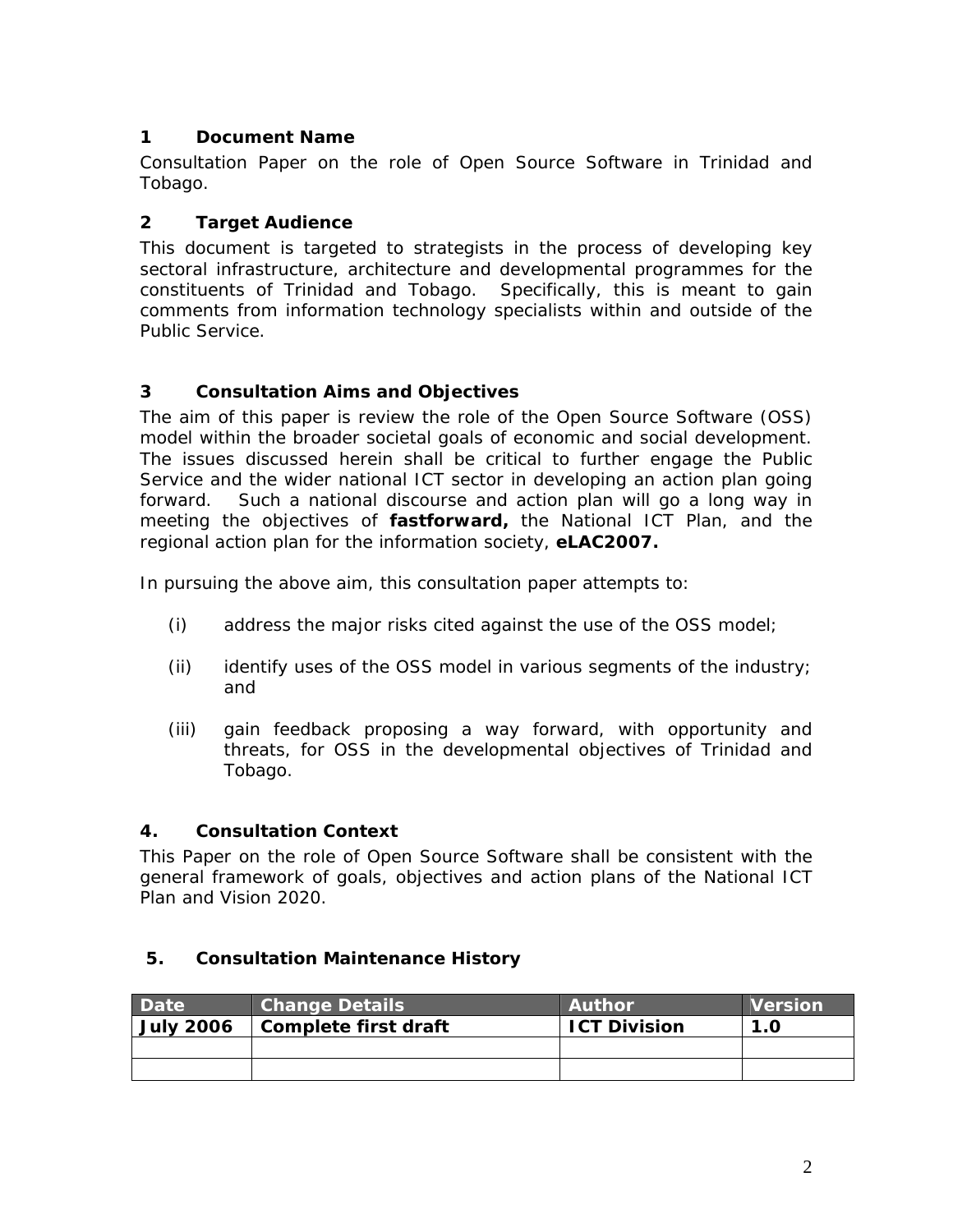### **Responding to this Consultation**

Comments and suggestions on this consultative document should be made according to the prescribed consultation response form, an example of which is included at Appendix A.

In responding please state in your cover letter whether you are commenting as a member of the general public, representing non-government organisations or writing on behalf of a business/organisation. If you are writing on behalf of an organisation you must indicate the process that was used to solicit views from your organisation's membership. Supporting documents should be attached to the consultation response form.

Reference must be made to the paragraph number to which the comments/suggestions are associated.

Comments should be sent via email and post by November 25<sup>th</sup> 2006 to the:

**Executive Manager, ICT Policy and Stakeholder Engagement. Information and Communications Technology Division Ministry of Public Administration and Information Lord Harris Court 52 Pembroke Street Port of Spain Republic of Trinidad and Tobago Tel: (868) 623-4855 Fax: (868) 624-8001 Email: fastforward@gov.tt Website: www.fastforward.tt**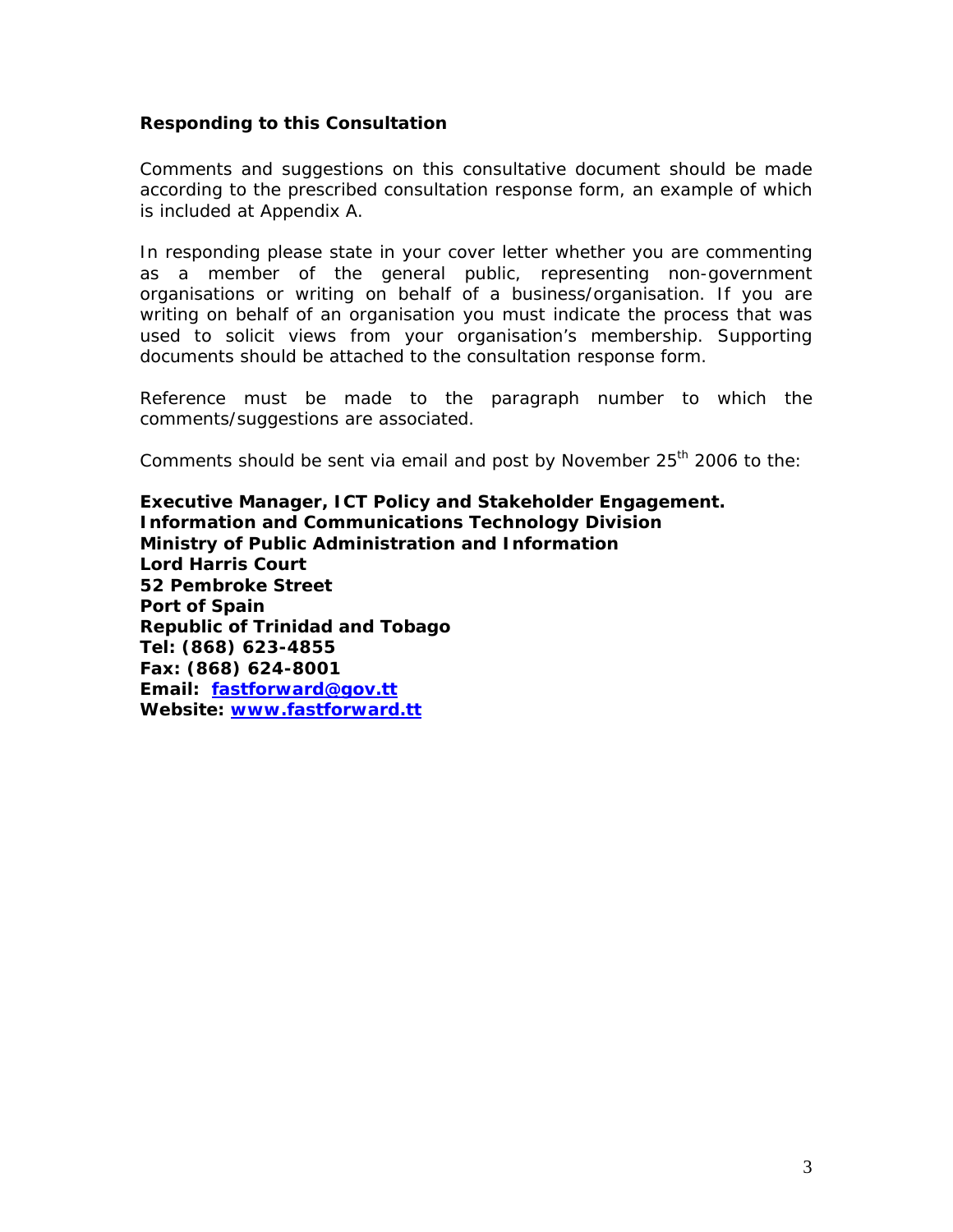### **6. BACKGROUND**

As the use of information and communications technology (ICT) became more integral in the actualization of both professional and recreational lifestyles, there was early identification of the potential to effect accompanied increases in productivity. The business sector, the Government of the Republic of Trinidad and Tobago was no different, responded by integrating the use of ICT's in their operations and business processes. To rapidly facilitate this thrust, the marketplace rapidly migrated towards widespread use of licenced software packages in the office place. This deference to popular, off the shelf licensed software persists as something of a "default" up to today.

This strategy has since been formalised within the public service, where common desktop software/ applications have been identified for use in the office place. This decision is implemented through the Government's Enterprise Service Agreement with software suppliers, managed by the National Information Systems Centre (NISC).

Despite this history, there has been a growing consensus, by proponents in both the public and private sectors, that given the advances in the wider ICT sector there may be a need to review this default position. Further, upcoming ICT-based initiatives under *fastforward*, underscore the need to balance the availability of these software products with developmental objectives. A review of the international landscape reveals an interesting trend where this "default" position is challenged, particularly where the prominent consideration is capacity development. To facilitate the analysis of Trnidad and Tobago's readiness to challenge this default position, will require a review of the perceived benefits and pitfalls associated with licenced software products and their corollary: products developed through open standards and practices.

**Open standard** is generally a philosophy, or otherwise a pragmatic methodology, related to production practices that promote access to the origins of the products. The philosophy encourages better awareness on the part of the user/ purchaser of a product. This philosophy is applicable in the development of "Open architectures", "open systems" and "open source code". In *fastforward*'s context, this philosophy would most appropriately relate to, and find credence in, the software used within the ICT agenda's framework. With the increasing number of interactive communities and their direct involvement with the Internet, open source software yields the most prominent example of the open philosophy. The Internet started in 1969 with open standards like the Internet Request For Comments (RFC's), but it was not until 1998 that open source became a label to denote to software the same effort which began the Internet.

The argued advantage of open source is that products are more understandable, modifiable, duplicatable, or simply accessible. The argued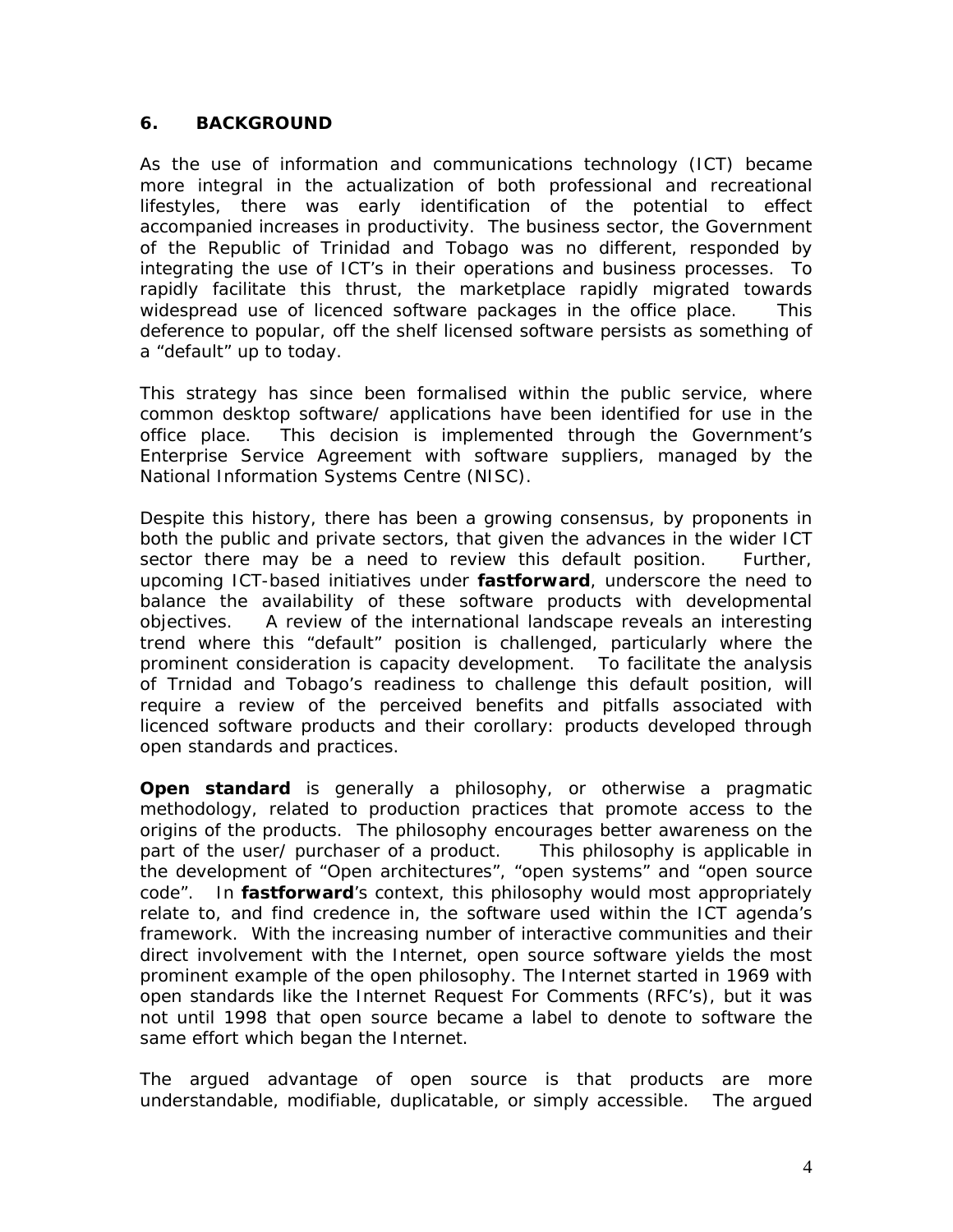advantage of licenced or closed source products is inimically tied to the perceptions such as:

- the ease of training in these licensed packages;
- the ability to seamlessly integrate with the commercial packages which public servants and consultants may already be using otherwise; and
- suggested cost and maintenance advantages.

The **open source vs. closed source** (alternatively called proprietary development, or Commercial off the Shelf (COTS) ) debate is often heated, and almost religious. The Open Source software development model is considered by some to be a superior software development model when compared to proprietary alternatives for a number of reasons.

**Open Source Software (OSS)** developers publish their software product with open access to source objects so others may contribute to the development of the product, and better understand how it works. OSS typically provides others with the ability to develop a new version of the software, port it to other operating systems and processor architectures, share it with others, or even productize and sell it.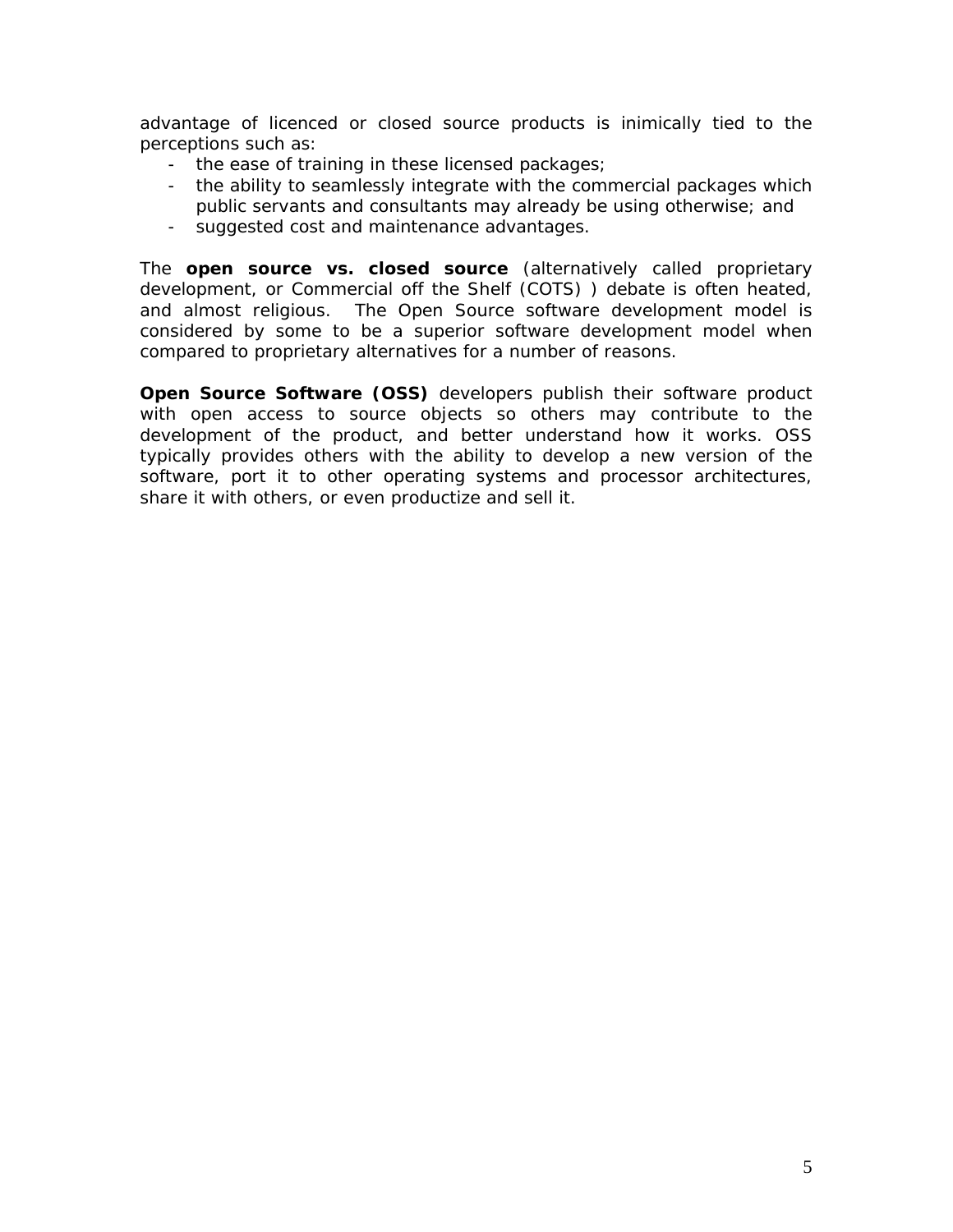## **7. Open Source Software - Threat or Promise?**

*fastforward* consists of eight programs and over one hundred related projects. Trinidad and Tobago plans to become a knowledge-based society by 2008, therefore software will rapidly become one of the most fundamental building blocks of human interaction and activity.

Open source software (OSS) is gaining momentum in both the public and private sectors around the world. It is software for which the complete source code is made available for examination and modification. The software is usually, but not always, free. OSS has become such a phenomenon now that several countries, China, Germany, France, Finland, the Philippines, Peru, South Korea, and Taiwan are all considering or have already embraced open source software. Trinidad and Tobago now needs to consider if heading in this direction is feasible and appropriate given our specific context. Some claim that OSS confers a promise of better software and independence from perceived monopolistic behaviour and vendor capture. Such a promise would also have far reaching consequences for employment and opportunity.

## **7.1 The common threats of Open Source Software (OSS)**

Many large proprietary software companies strongly condemn the adoption of the OSS model from the stand point of:

- o **security threats:-** as an example, proponents of the proprietary software model contend that having the source code of critical software open to viewing and modification by anyone makes it more vulnerable to malicious attack; and
- o **economic impacts**: particularly associated with the free, libre open source software movement.

Despite these warnings, industry leaders are yet to give substantive detail on the dangers of open source software.

## **7.1.1 The security threat**

In most instances, OSS is by its nature more secure in general than proprietary software. This is due to the notion that, since the source code of proprietary software cannot be examined; its security cannot be assessed, thus increasing one's risk profile. The underlying principle is that security through obscurity can, and often does, lead to less stringent practices and security.

To further compound the perceived irony, one of the sectors that would be most severely damaged by a ban on using Open Source is the Information Security Sector, since many of the most reliable systems and most powerful security analysis tools are developed through Open Source.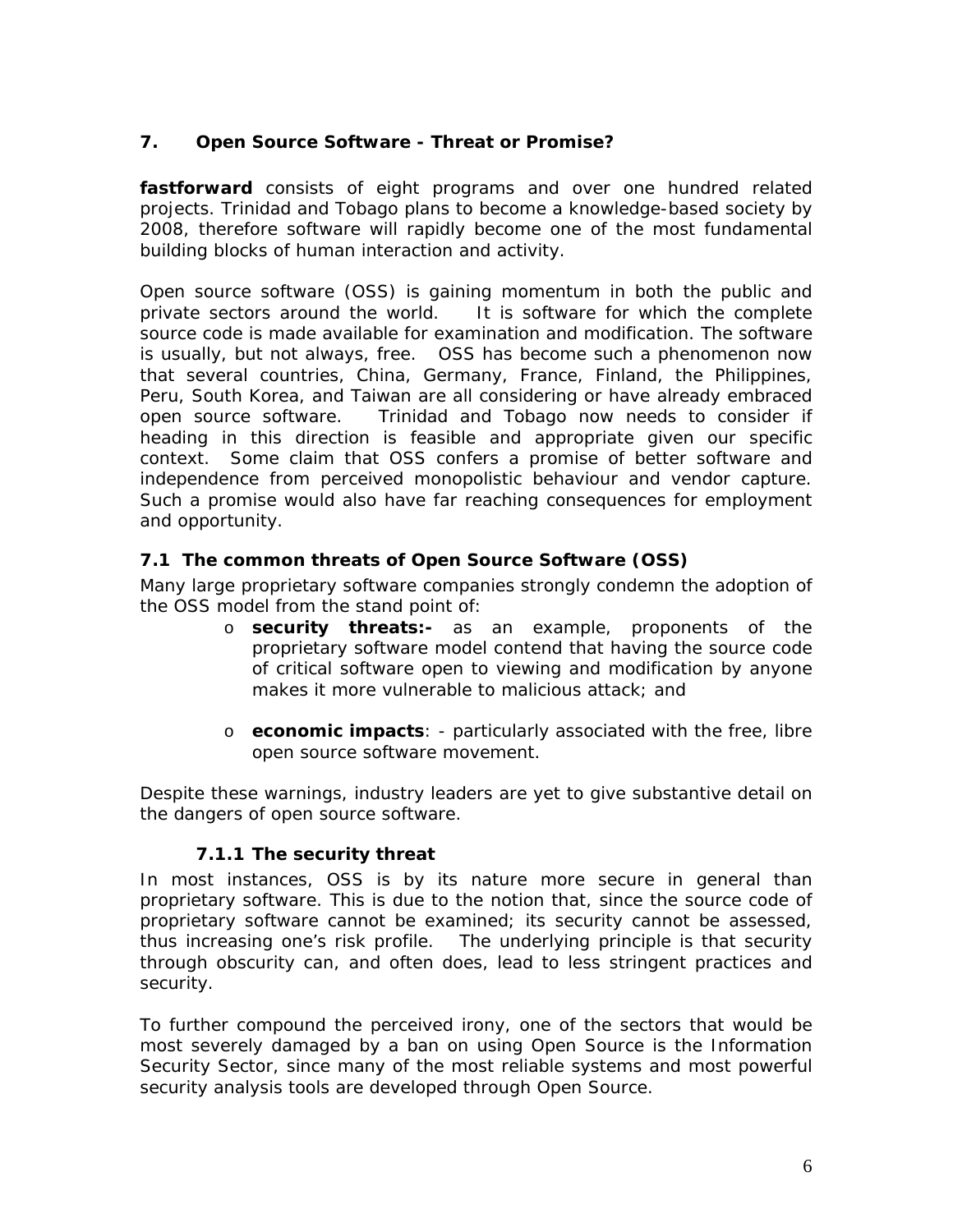### **7.1.2 The economic threat**

COTS software proponents also state that policies supporting, in particular, the free, libre open source software (FLOSS) model are anti-competitive and may cause a loss of jobs and corporate revenues. They also point out that open software is not truly free and will actually cost the government/ corporate body more in training and support.

Alternatively, those who argue for open source software claim that this argument is spurious and is actually contradicting itself in indicating that open source software involves more costs than proprietary software. It is their claim that OSS will actually save countries like Trinidad and Tobago a great deal of money using open source software.

## **7.1.3 The development opportunity**

There is the argument that open source software represents a serious alternative to the traditional proprietary model of software development. Its appeal is not just that it is cheaper, more versatile, reliable and customizable software. OSS represents a structural shift of power from sellers to users, and in that sense is one of the most liberating tools of media empowerment that individual citizens and the civic sector has developed to date.

The argument continues that Open Source repositions the terms of competition to a matrix of quality and utility, and diminishes the advantages to be gained from manipulations of the distribution apparatus, marketing schemes, restrictive licensing terms, and bundling deals with hardware makers. Open source software is also inherently more suited to educational environments because its inner logic - the source code - can be directly manipulated by students. With its inner parts visible, users can choose to learn how the software works and then share and develop that knowledge. Proprietary software, by contrast, is inherently "unknowable" because its inner architecture is a trade secret.

Apache, Perl and many other open source software programs are being embraced by major proprietary vendors as cornerstones for future software development. Microsoft concedes in internal strategic analyses leaked to Eric Raymond -- the "Halloween Memos" -- that GNU/ Linux and other open soft software -

*"provide very dramatic evidence....that commercial quality can be achieved/ exceeded by open source software projects.<sup>1</sup> "*

All of this suggests that the new software movement stands at a threshold. It has a sovereign vision, competitive product, burgeoning cadre of supporters, and growing investment, encouraging fresh attention within technology

 $\frac{1}{1}$  http://www.opensource.org/halloween1.html.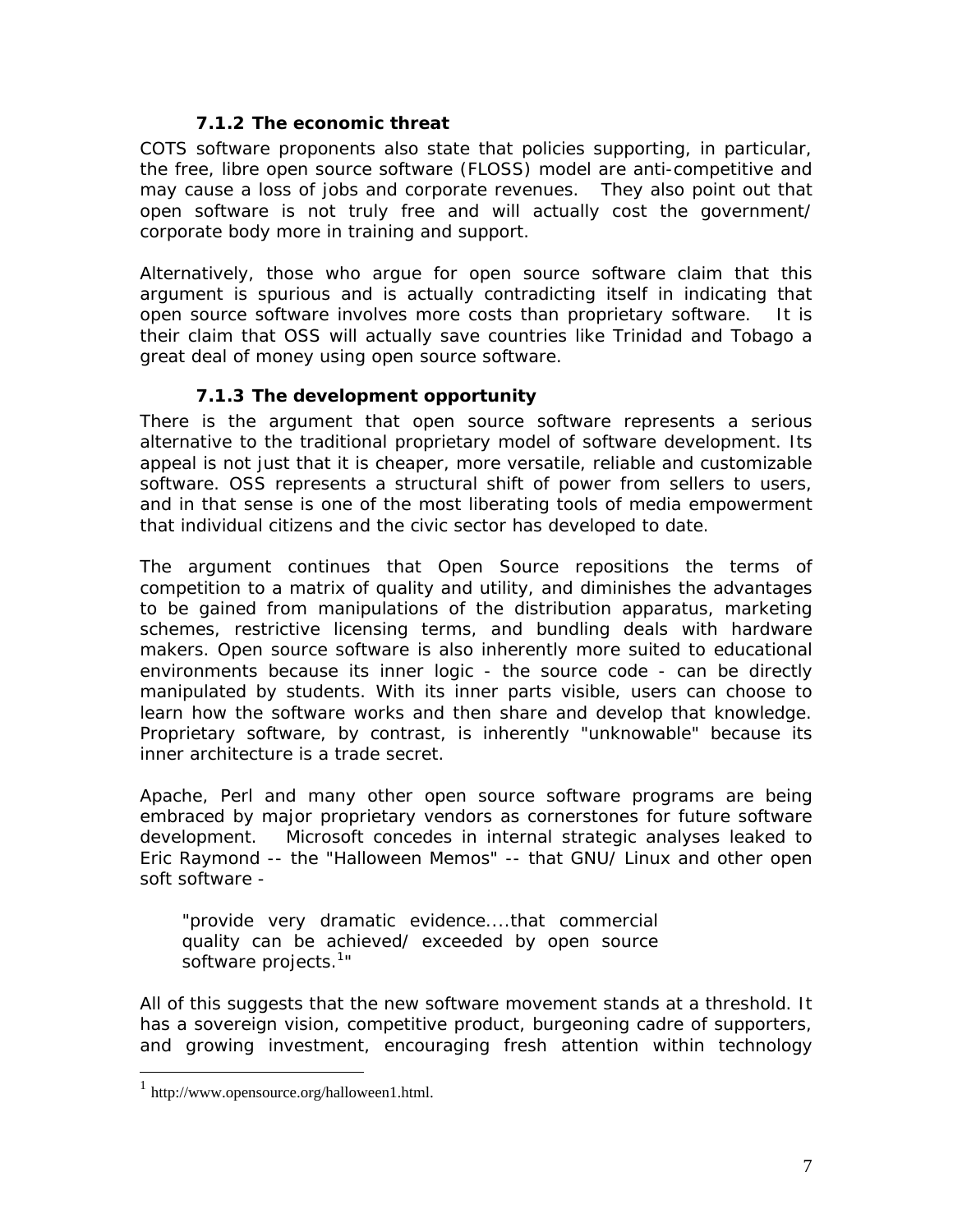circles. All this buttressed by favourable general press, and a hardy development process of proven effectiveness.

## **7.2 OSS and Market Share.**

Some support the notion that a product is only a winner if it has significant market share. Although arguably lemming-like, there is some rationale for this - products with big market shares attract the development of associated applications, trained users, and momentum that reduces future risk. Some writers argue against OSS or GNU/Linux as "not being main stream", but if the anecdotal evidence which suggest their use is more widespread is correct, then such statements reflect the past, not the present. There is excellent evidence that OSS has significant market share in numerous markets.

For example, the most popular web server has consistently been OSS since the start of the practice of collecting such. **Apache** is the premier web server with over three times the market share of its next-ranked (proprietary) competitor. Further Apache's share is increasing, whereas all the market share of all the others is decreasing. Netcraft's statistical web servers have consistently shown Apache (an OSS web server) dominating the public Internet Web Server market since Apache first rose to the #1 web server in April 1996. Before that time, the NCSA web server (Apache's



Fig 1. Market Share for Web Servers across All Domains, August 1995 - November 2005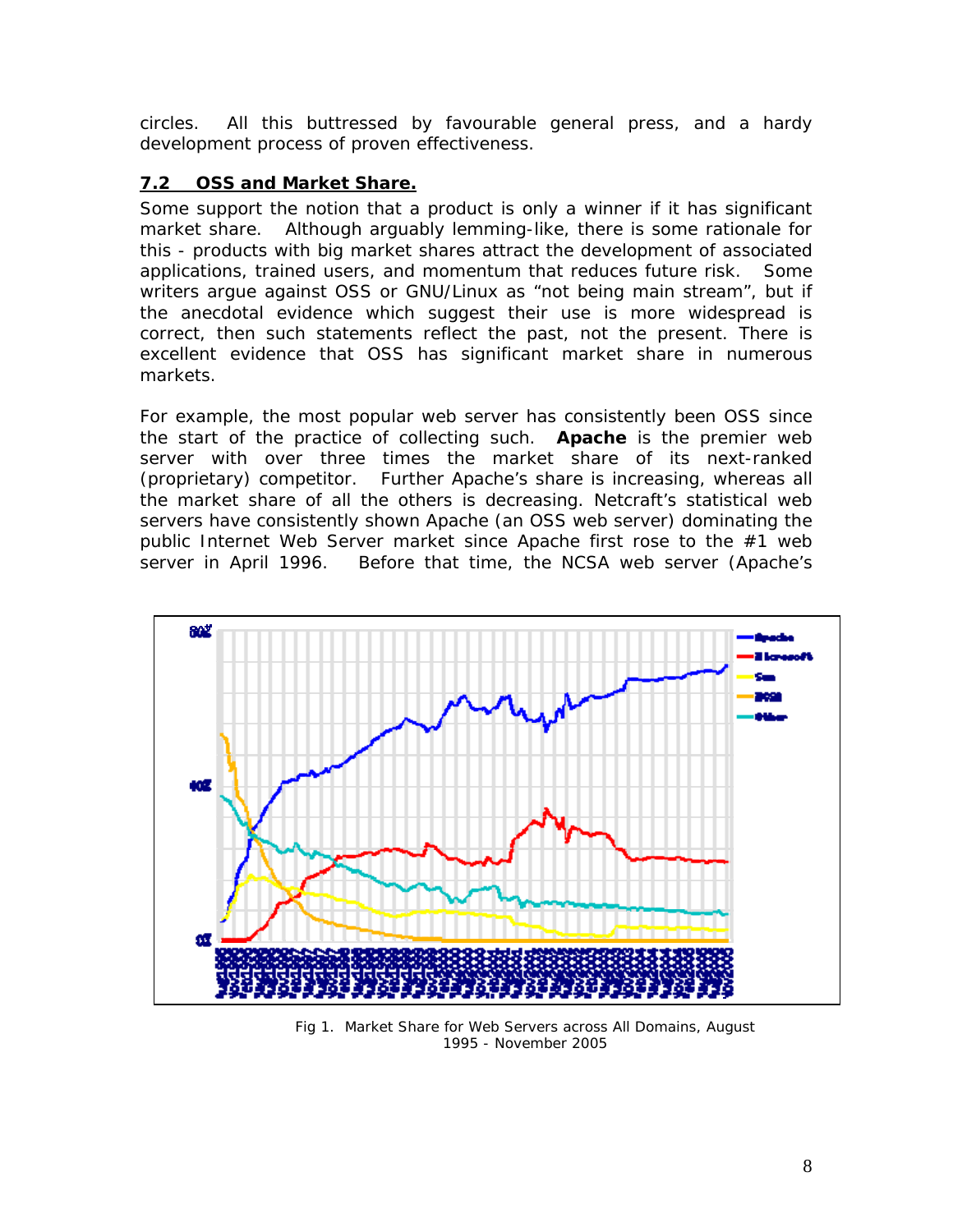predecessor) dominated the web from August 1995 through March 1996 and that was also OSS.

Netcraft's survey published November 2005 (covering results through October 2005) polled all the web sites they could find (totaling 74,572,794 sites), and of these, counting by name, Apache had 70.98% of the market, Microsoft had 20.24%, Sun had 2.52%, and Zeus had 0.78%.

## **7.3. Reliability**

There are a lot of anecdotal stories that OSS applications are more reliable than its COTS equivalent, but such suspicions were deemed confirmed when it was found that, according to the Fuzz study, equivalent FLOSS applications are more reliable.The paper "Fuzz Revisited"<sup>2</sup> measured reliability by feeding programs random characters and determining which ones resisted crashing and freeze-ups. This approach is unlikely to find subtle failures, yet the study authors found that their approach still manages to find many errors in production software and is a useful tool for finding software flaws. This approach is considered extremely fair and can be broadly applied to any program, making it possible to compare different programs fairly.





OSS has had higher reliability by this measure. It is also interesting to compare results of testing the commercial systems to the results from testing "freeware" GNU and Linux. The seven commercial systems in the 1995 study have an average failure rate of 23%, while Linux has a failure rate of 9% and the GNU utilities have a failure rate of only 6%.

It is reasonable to ask why a globally scattered group of programmers, with no formal testing support or software engineering standards can produce

<sup>&</sup>lt;sup>2</sup> http:// www.cs.wisc.edu/~bart/fuzz/fuzz.html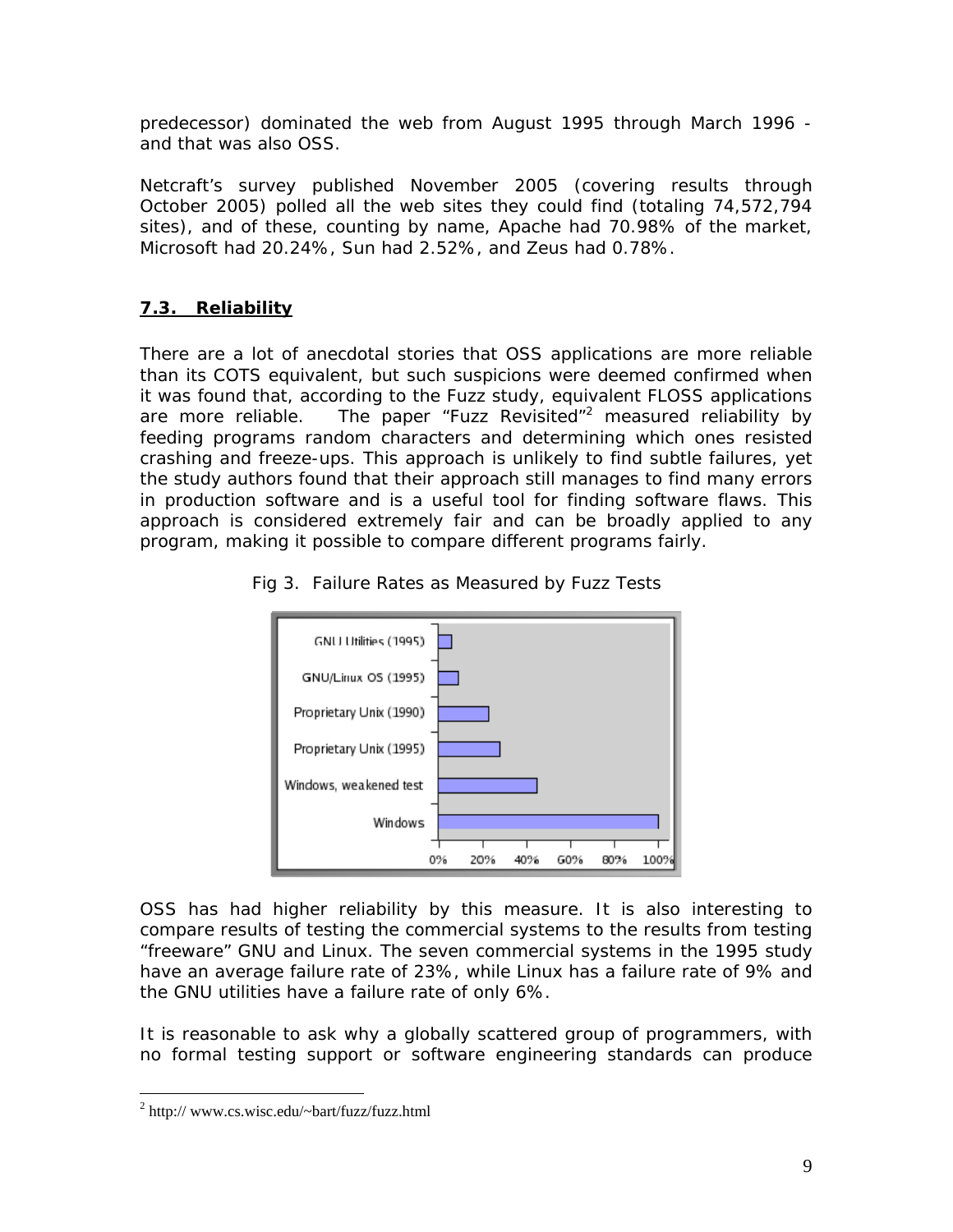code that is more reliable (at least, by our measure) than commercially produced code. Even if you consider only the utilities that were available from GNU or Linux, the failure rates for these two systems are better than the other systems.

As a point of note, there is further evidence that Windows applications have even less reliability than the proprietary Unix software (itself less reliable than the FLOSS software). A later paper published in 2000, "An Empirical Study of the Robustness of Windows NT Applications Using Random Testing"<sup>3</sup>, found that with Windows NT GUI applications,

- o they could crash 21% of the applications they tested,
- o hang an additional 24% of the applications, and
- o could crash or hang *all* the tested applications

when subjecting them to random Win32 messages. Indeed, to get less than 100% of the Windows applications to crash, they had to change the conditions of the test so that certain test patterns were not processed. Thus, there is no evidence that proprietary Windows software is more reliable than OSS by this measure.

The Fuzz paper's authors also found that proprietary software vendors generally did not fix the problems identified in an earlier version of their paper (from 1990), and they found that concerning. There was a slight decrease in failure rates between their 1990 and 1995 paper, but many of the flaws they found (and reported) in the proprietary Windows programs were still not fixed 5 years later.

In contrast, one Scott Maxwell led an effort to remove every flaw identified in the OSS software<sup>4</sup> in the 1995 Fuzz paper, and eventually fixed every flaw. The OSS community's response shows why, at least in part, OSS programs have such an edge in reliability; if problems are found, they are often fixed. Even more notably, the person who spearheaded ensuring that these problems were fixed wasn't an original developer of the programs - a situation only possible with OSS.

## **7.4 Governments and OSS**

Globally, a vast majority of ICT enabled governments use OSS extensively, and many have policies or are considering policies related to OSS. Motivations vary; for many governments, the overriding rationale for considering OSS is simply to reduce costs. Such governments will still take a variety of other factors into account such as reliability, performance, and so on, just like a commercial firm would do. Some governments may also consider the special privileges granted to them by OSS; e.g., there are direct

<sup>3</sup> http://www.cs.wisc.edu/~bart/fuzz/fuzz.html

<sup>4</sup> http://home.pacbell.net/s-max/scott/bullrtproof-penguin.html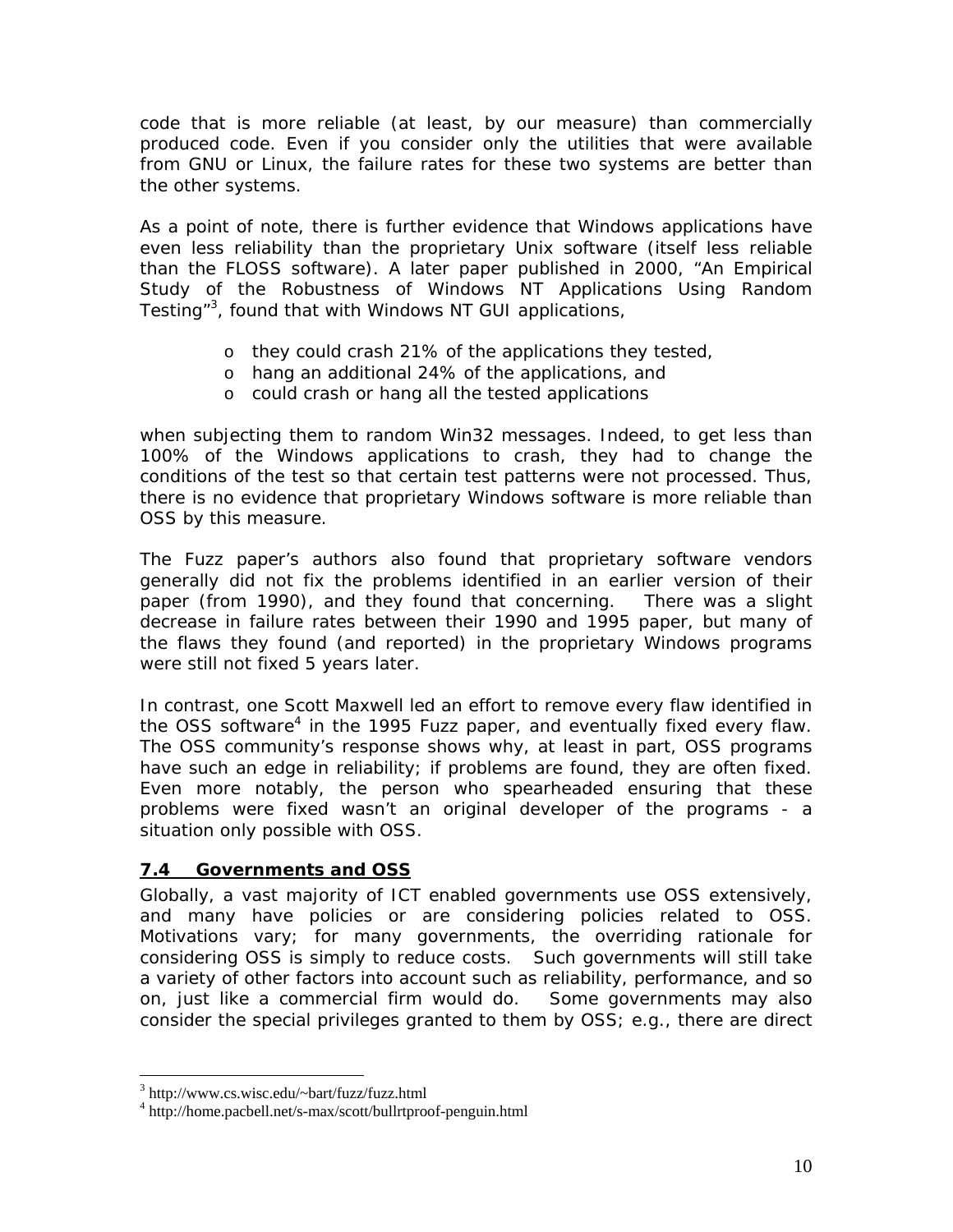advantages to users if they can examine the source code, modify the software to suit them, or redistribute the software at will.

In contrast, some governments also consider OSS as a way of supporting other national policies. Here is a list of some of the other considerations that have been reported by various governments:

- 1. **Supporting industrial policy** -- a government may choose to support OSS to encourage the development of local companies who can train, support, and tailor products. COTS software products are normally maintained by a single company, who, in the Trinidad and Tobago context are often foreign-owned which may not allow the best software jobs to be performed by persons in the country.
- 2. **Increasing competition / reducing dependence on, or control by, any one company** – a corporation or government may wish to prevent any one company from completely controlling the computing infrastructure of the firm/ government or within its country. This is not necessarily the same as supporting industrial policy; the goal may be to simply support improved competition, foreign or not. After all, the effective monopolies in various software markets can be viewed as a market failure that requires correction. Lawrence Lessig's **Code and Other Laws of Cyberspace**<sup>5</sup> argues that "code is law" -- as computers become increasingly embedded in our world, what their code does, allows, and controls what we may or may not do in very a powerful way.

*"If code is law, who are the lawmakers? What values are being embedded in the code? Both questions are fundamentally about sovereignty. Who should be building this [electronic] world, and who should be specifying the values that this world will build into itself?"* 

Governments may be increasingly skeptical of a world where increasingly its laws are rendered irrelevant by the controls of code from a single company. Proprietary/ COTS vendors can also actually threaten governments into doing what they want, by threatening to withhold the product from that country<sup>6</sup> or alternatively by threatening to pull out of countries<sup>7</sup>.

3. **Security** -- many are concerned about the security of the software they depend on. Often commercial off the shelf products are bought and later found to be full of security vulnerabilities; OSS products at least provide governments with the *option* of detailed review of the source code, and

 5 available at: http://codebook.jot.com/book

<sup>6</sup> recent occurrences reveal such not unthinkable, see

http://www.pcworld.com/news/article/0,aid,95904,000.asp 7

 $a^7$  also see; http://www.groklaw.net/article.php?story=20050215071109231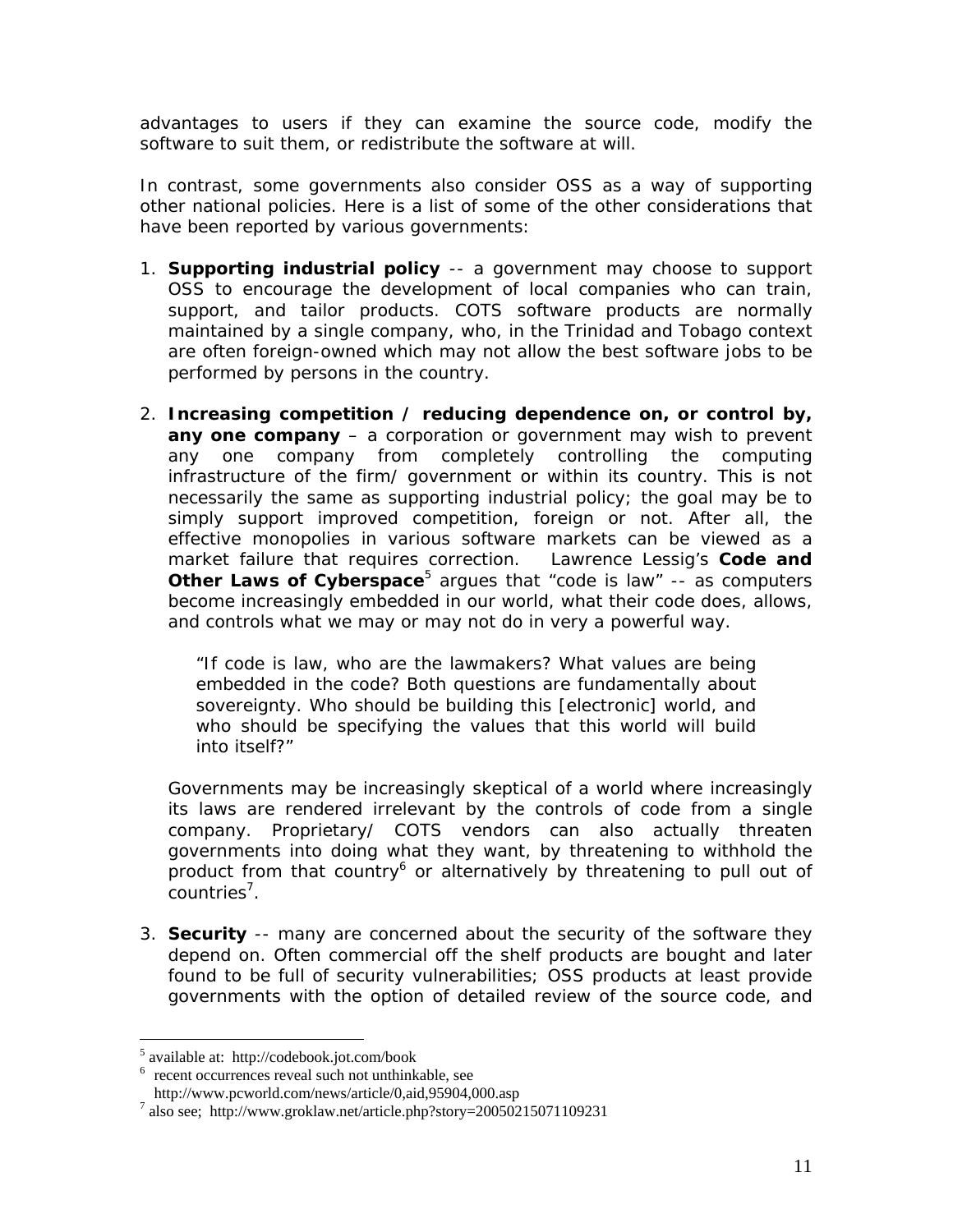opportunities to fix problems themselves without waiting for the vendor. Microsoft does have a "shared source" program for its operating system, allowing governments to look at source code, but this program does not generally permit the worldwide analysis and discussion that OSS permits, nor does it permit changes and redistribution by end-users. In many cases, the proprietary/ COTS vendor is foreign or has foreign developers, which for some governments raises additional concerns -- can the foreign company's product be trusted? For example, a special key in Microsoft Windows called NSAKEY was identified years ago, and whether or not this was a "back door" into Windows, it did reveal that this was a concern of many governments. While any developer can make a mistake leading to a security flaw, and a malicious developer could write subversive OSS software as well, many believe the additional (worldwide) transparency provided by OSS, and the ability to repair and redistribute OSS programs immediately, provides additional protection.

- 4. **Record longevity** -- OSS reveals exactly how data is stored, so that, in the event of application evolution or format changes, important data is not lost. Governments using proprietary data formats risk loss of critical records if the company folds or stops supporting a particular format, or version of a format. Unfortunately, this occurs very often.
- 5. **Transparency of government data** -- OSS enables complete review of exactly what is done and what data is stored, so that the public can freely receive that data without being required to buy products from any particular vendor.
- 6. **Localization** -- OSS can also be trivially localized, a critical advantage where there are languages with a smaller number of speakers. With OSS, users do not need to convince a vendor to support their language; they can simply add that capability themselves.

The United States federal government has a policy of neutrality; they choose proprietary or OSS programs simply considering costs and other traditional measures. In contrast, Dr. Edgar David Villanueva Nuñez has written a detailed letter explaining in detail why he believes it is beneficial (and necessary) for the Peruvian government to prefer OSS; his rationale included "Free access to public information by the citizen, permanence of public data, and security of the state and citizens".

## **7.5 Developing Countries and Open Source Software**

Experts insist that software should not only be open for adaptation or copying; it should also be free of charge. Speaking at LinxAsia 2005 in New Delhi in February, Deepak Phatak, professor of Information Technology at the Indian Institute of Technology in Mumbai, stressed that the major component of computer affordability will not come from hardware price reduction but from open source software; and that in developing countries it is essential so that these computers could be offered at low or zero cost in some cases.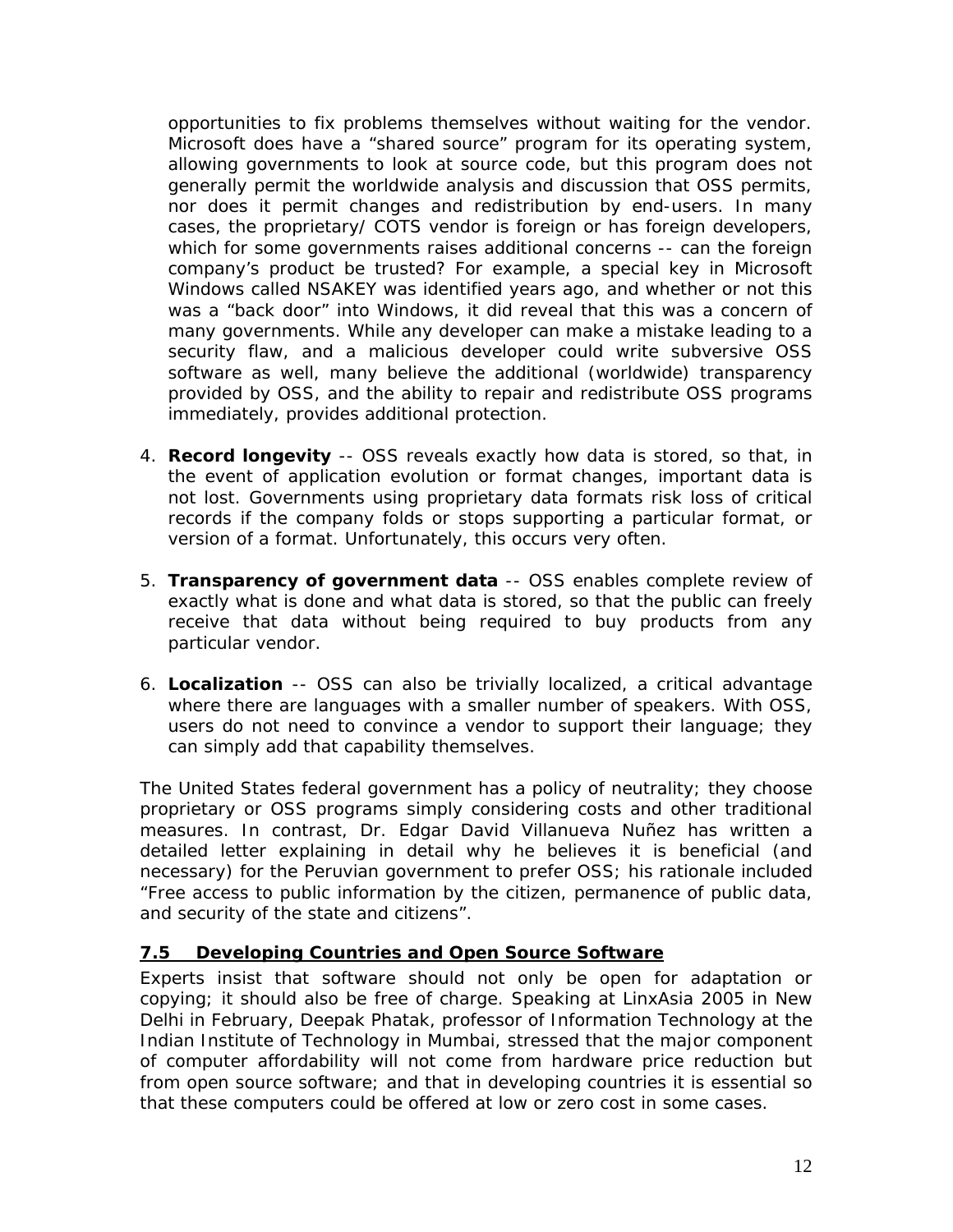One school of thought believes that Free Software and Open Source is not just a useful and significant tool for the developing countries, but clearly has the potential to help democratization and positively help find solutions to the most pressing problems faced by the populations of developing countries. This school has lobbied for decision-makers to give consideration that Free Software and Open Source possesses:

> *"inherent qualities" which make it a prime tool for achieving local language educational software, "especially for language and dialect which are not deemed commercially viable for proprietary software vendors".*

In the eyes of critics and observers, this movement has been so powerful that even Microsoft has been 'fighting back'. This has been claimed by proponents citing that in a number of countries, Microsoft Corp. has rapidly expanded giveaway programs, especially to schools in the poorest parts of Africa and Asia.

As an example, recently Microsoft signed an agreement with the South African government to give all the schools in that country free access to a selection of the company's software. It was a controversial decision in that country, but not necessarily because of any technical considerations. Increasingly, as cash-strapped public agencies in other Third World countries struggle to determine the best choice, they may find their decision process has become complicated by a variety of political and ideological issues.

On the face of it, the decision was fairly straightforward. According to South Africa's Finance Minister Kader Asmal,

*'an agreement gave South Africa's schools free access to a variety of Microsoft's essential programs, including Windows 2000 Server, Office, Visual Studio, and Encarta among others'.* 

The deal represented potential savings exceeding US\$100 million, according to the deal's defenders. However, critics have charged that the deal illustrated the potential threat that was perceived of the Open Source software movement in the country.

*fastforward*'s agenda is broad and ambitious, with targets which include milestones such as:

- o fifty percent of the population must have internet access;
- o fifty percent of the population must have computers;
- o a SchoolNET Programme;
- o Computers For Communities Programme; and
- o an electronic government portal which facilitates access to all government ministries' services.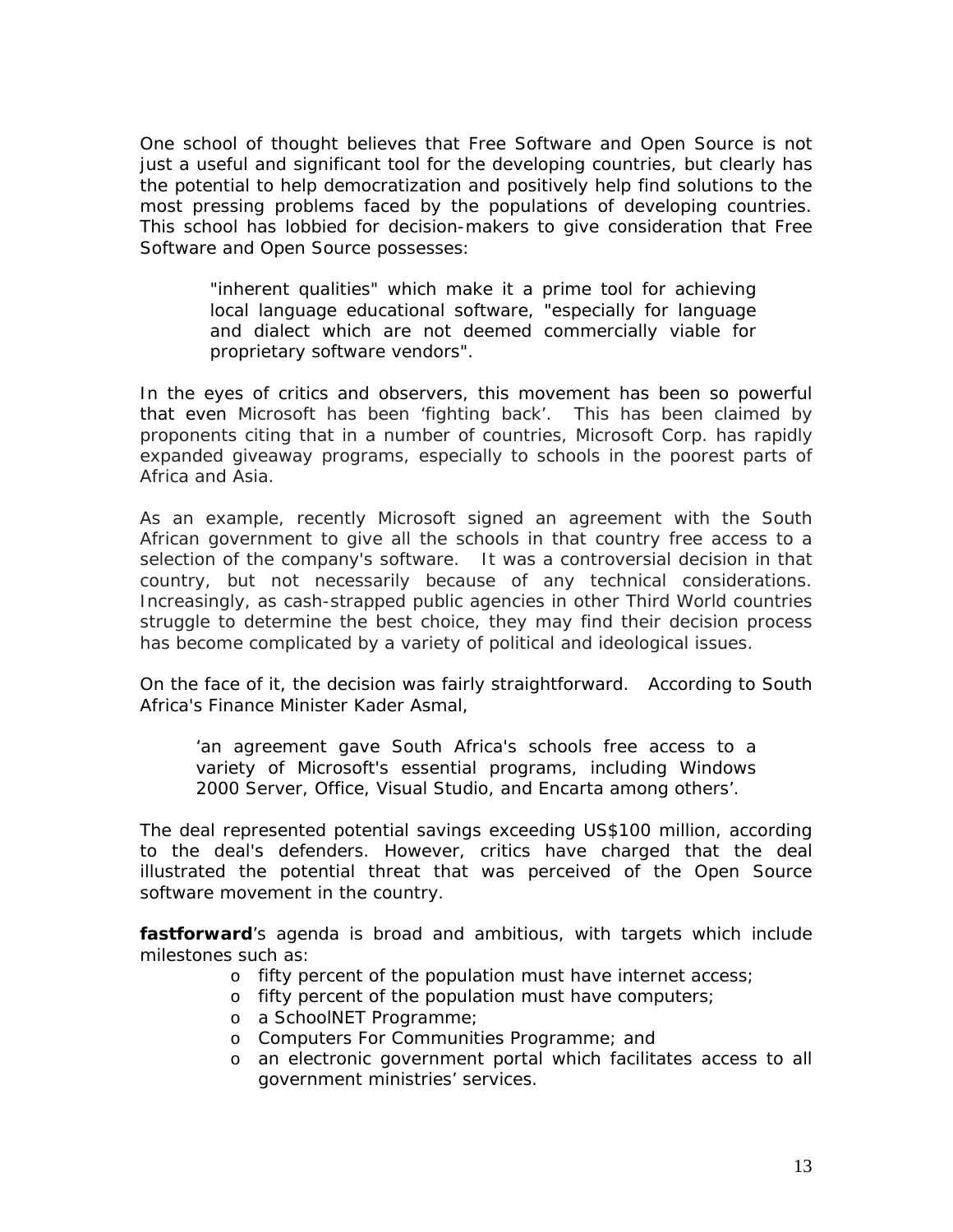All these programmes are heavily dependent on software. Proprietary software would see huge renewal and upgrading costs which could run into the tens of millions. It must be examined whether the Government and *fastforward* can continue to go this way taking into consideration that these programmes may expand rapidly when it is adopted by the population. Expansion means more programs, more software, more nodes, and more licenses which translate into more money required, anticipated in the hundreds of millions, merely for maintenance.

Another aspect which is extremely important is the complementary and reciprocal relationship that free open source software has to education. Research in Latin America and developing countries shows that in the case of education in computer sciences, the FLOSS approach provides opportunities which no other current model of software development offers. Research and observation has shown that FLOSS provides unrestricted access to the source code, an environment of unlimited experimentation and tinkering, and collaboration and interaction with a community of programmers, coders and users around the world.

## **7.6 Free, Libre Open Source Software and NICT Strategies**

The importance of free, libre open source software (FLOSS) as an instrument to promote the access of citizens and enterprises to ICT lies not only in the large savings that it generates, but also in the fact that FLOSS represents a change of paradigm in the development and diffusion of ICT which opens new possibilities to all of Trinidad and Tobago and other countries. Experiences of enterprises and governments of Latin America and of other regions show that OSS has the capacity to respond to the needs of most demanding users and to deliver high-quality products.

Its is also shown that the adoption of FLOSS can contribute to the achievement of strategic objectives in terms of reducing the amount of royalties paid to foreign suppliers, enhancing security and reliability, ensuring the preservation of public information, achieving greater interoperability and adaptability, removing lock-in effects in the choice of ICT providers, and stimulating the development of national ICT skills and capacities ${}^{8}$ .

For software producers, FLOSS is becoming increasingly important given the incidence of business models based on the sales of software services. These business models also place the smaller software producers that predominate in Latin America and the Caribbean in a better competitive position. However, the increased use of FLOSS will require both planning within a medium and long-term time horizon and awareness-raising efforts both in the public and the private sector.

<sup>&</sup>lt;sup>8</sup> UNCTAD Regional Conference ICT Strategies For Competitiveness And Development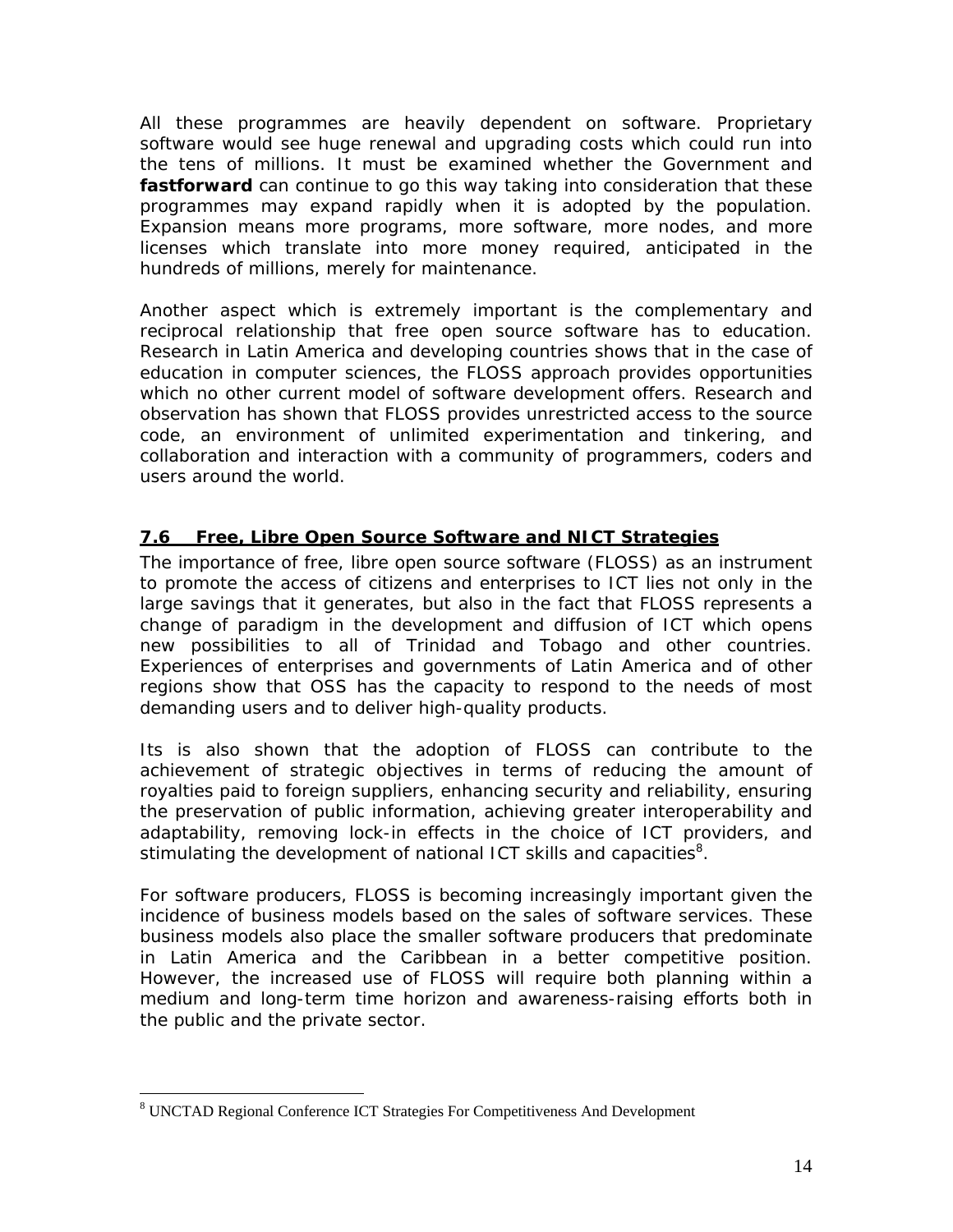FLOSS eliminates the national-level economic loss resulting from duplication of work, particularly if such development has been done in a public or academic institution. Sharing applications and their source code across ministries, government offices and schools and universities can be a public policy stance. A variety of positive spill-over effects to other technology and non-technology sectors are also possible.

Many have noted that FLOSS approaches can be applied to many other areas, not just software. The Internet encyclopaedia Wikipedia, and works created using creative commons licenses, are other examples of this development approach.

## **7.7 Policy Options for Free Open Source Software**

There are two general areas of policy implementation options to be considered by Governments, each with different public-sector, civil-society and private-sector dynamics. Each of these potential paths has constraints or obstacles that developing countries in particular must be aware of when considering the various policy options available to them in adopting OSS.

## **Formal vs. Informal Approaches**

Formal approaches such as legislation or a government strategic plan may be weighed against more informal, flexible approaches to letting OSS use evolve without normative patronage.

## **Formal Involvement**

A number of Governments have pursued formal approaches to the adoption of FLOSS in the public sector, considering legislation to mandate the use of open source solutions in government applications or at least seriously consider them as an alternative to proprietary software. In the industrialized world, this trend has been strongest in Europe, particularly France and Germany.

A number of Latin American governments at the national and local levels have introduced or passed legislation on the use of FLOSS solutions in the public sector. Peru is one such example. Argentina's Parliament reviewed a proposal that mandates, with a few exceptions, the use of FLOSS in all government offices and state-owned enterprises, but the Parliament collapsed in the fiscal crisis of 2001 before a decision was taken on this bill.

## **Informal involvement**

Alternatively, application of strategic public policy has been known to work in some jurisdictions. An example of informal involvement through high-level strategic thinking is the case of the Government of South Africa. A council to consider the use of FOSS was convened in early 2003. The council delivered an official recommendation promoting the use of open-source applications when proprietary alternatives did not offer a compelling advantage.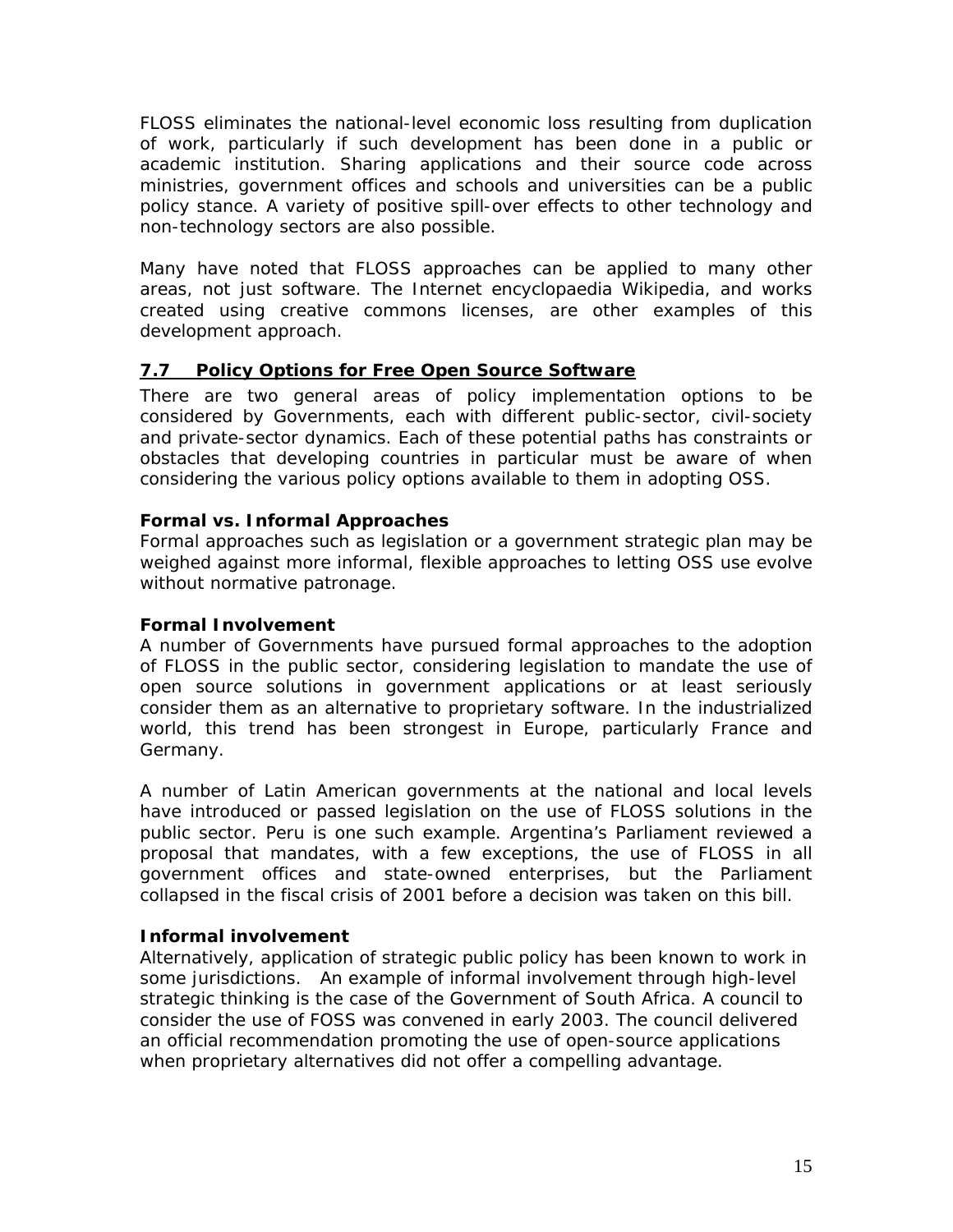The strategic approach allows Governments to work in collaboration with donors to map out potential areas for development assistance, in particular identifying potential human resource capacity-building and technical assistance needs. The report recommends creating strong linkages with higher education institutions to build a national collaborative network that can be extended internationally. It also emphasizes building partnerships within the public and private sectors and civil society, as well as regionally within Africa and globally. The strategy emphasizes the importance of building support among key stakeholders, including the political level, senior management, IT professionals and government users.

At the strategic level but with the stakes raised to international collaboration, FOSS may have the potential to generate large economies of scale and positive spillover effects in regional capacity building and infrastructure development. A number of regions have taken steps toward collaborating on FOSS, and such cooperation has been most pronounced in Africa.

#### **Strategy determining level of involvement**

Strategic initiatives may be carried out at sub-national, national or regional levels, and they may also entail different degrees of involvement, from awareness building to procurement to funding of Research and Development (R&D).

These options are not mutually exclusive, but rather represent spectrums along which *fastforward* and Government can choose to array specific policies or a more general approach to OSS use. The relationship between government, civil society and industry may also be varied, with initiatives coming in a mixture of strengths from any given stakeholder. There is no prescription or tried-and-tested scheme: policy makers will have to consider their national circumstances and ICT development priorities.

Within this broad framework, the Ministry of Public Administration and Information welcomes perspectives on the appropriate approach to open source software in the Trinidad and Tobago context.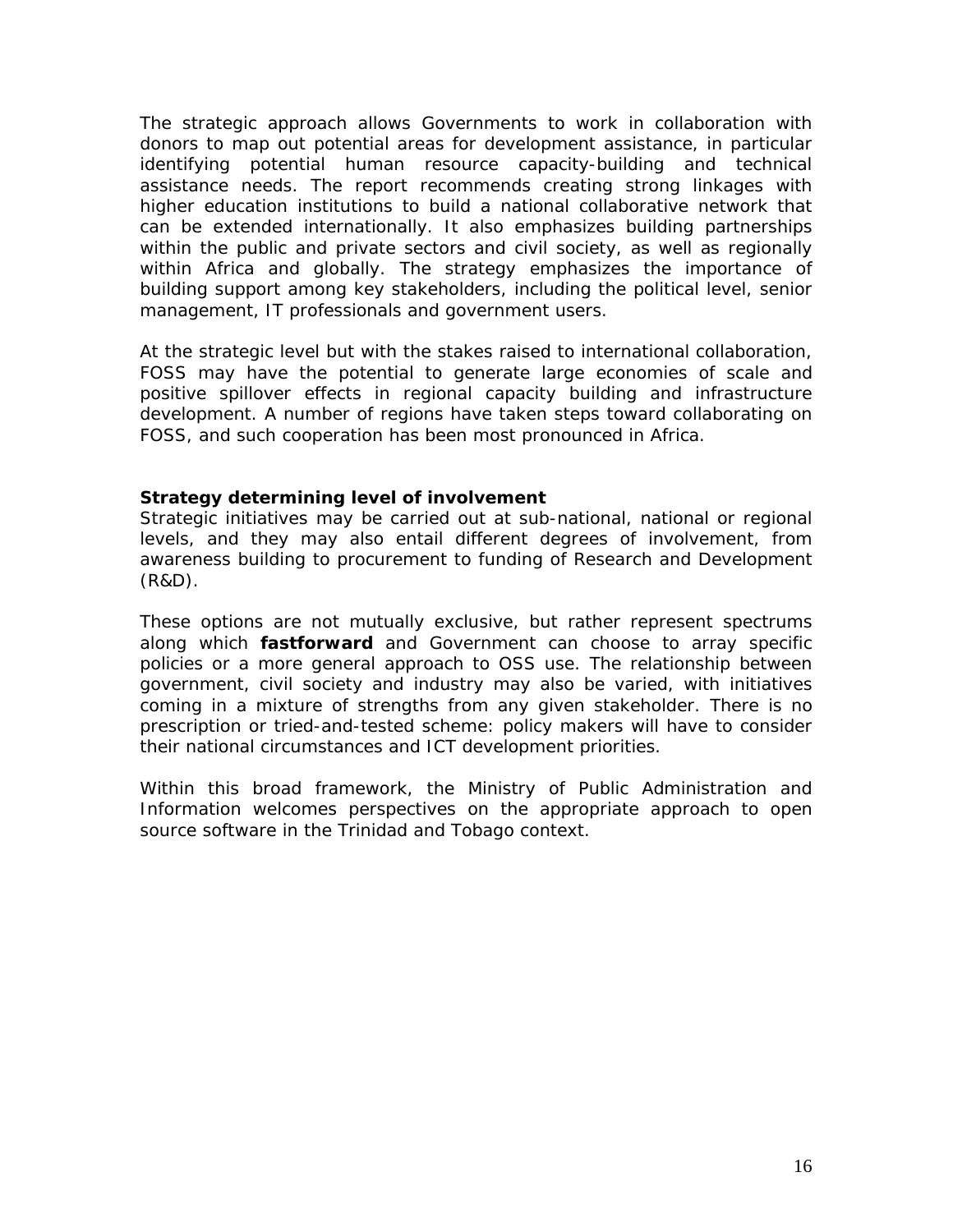### **8 Key points of consultation**

### **Key point 1**

From your understanding, do you agree with the above analysis?

### **Key point 2**

Do you think *fastforward*, the NICT Plan should encourage the use of open source software, and accept the associated 'risks' when very sensitive information is at stake?

#### **Key point 3**

From your understanding, which of the above perspectives is accurate?

#### **Key point 4.**

What do you think should be the primary goals guiding decisions for or against the use of open source software in Trinidad and Tobago?

#### **Key point 5**

Given the above data, and your understanding of the current state of the ICT sector in Trinidad and Tobago, is there a potential to develop numerous niches and cost saving strategies through the implementation of OSS?

#### **Key Point 6**

In your opinion, what new structures are needed to encourage niches of activity through OSS?

#### **Key point 7**

Considering the comments above, should open source software model follow the FLOSS philosophy? Please provide context to your response.

#### **Key point 8**

Considering the points above, and your contributions to key points 5 and 6 above, what role if any do you think the Government of Trinidad and Tobago should play with regard to the open source industry, as opposed to the proprietary software industry, in the country?

#### **Key point 9**

Should Government look primarily at formal (direct) or informal (non-direct) approaches to the question of software models (proprietary or open) within the ICT sector?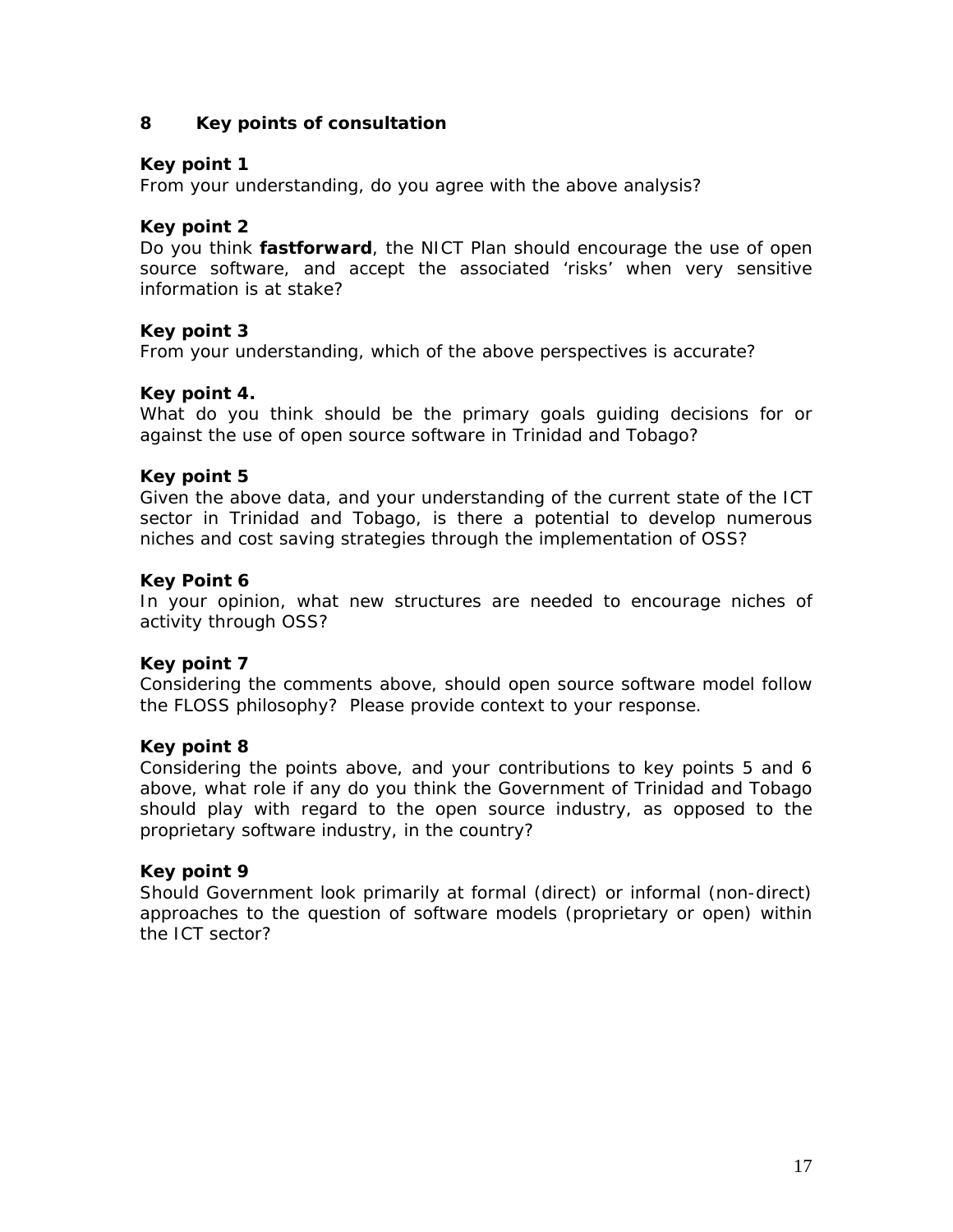### **Appendix A**

### **Examples of Direct Involvement by Government**

Since Governments are important consumers of ICT in developing countries, their participation is crucial for the success of any open-source initiative. Government can be involved at the level of strategic policy, building awareness and promoting conscious and informed choice among its administration as well as industries and civil society. It may act as a procurer, and it may directly finance R&D. This section considers different levels at which Governments can implement a FOSS strategy.

In early 2003, African countries from across the continent launched the Free and Open Source Software Foundation for Africa (FOSSFA), an organization aimed at promoting the use of FOSS throughout the continent. In the regional context, Brazil has become, and continues to strengthen its position, as a leader due to the strategic use of Open Source software and an innovation system which encourages direct collaboration between higher education and industry.

On October 10, 2002, the Danish Board of Technology released a report<sup>9</sup> about the economic potential in using Open Source software in the public administration. The report showed a potential savings of 3.7 billion Danish Kroners (500 million Euros) over four years. A pilot project in the Hanstholm municipality determined that switching the office suite from Microsoft Office to OpenOffice.org and StarOffice did not increase their number of problems and that each user only needed 1 to 1.5 hours of training to learn the new office suite. The municipality will now use OpenOffice.org and StarOffice on all workplaces (200 in all) and will save 300,000 Danish Kroners (about 40,000 Euros) each year in license fees. They will still use Microsoft Windows as their OS.

On the other hand, the French industry news service Toolinux<sup>10</sup> reports that the French police are planning to switch from Microsoft Office to OpenOffice. By the end of January 2006 some 35,000 PCs and workstations were set to be equipped with the open source office suite; by the summer the number is expected to reach 80,000. The French police expect to be able to cut costs amounting to more than two million euros (approximately TT\$ 18.9 million) by this move.

<sup>&</sup>lt;sup>9</sup> http://lwn.nwt/ Articles/13301.

http://www.tekno.dk/pdf/projekter/p02\_opensource\_paper\_english.pdf

 $10$  http://www.toolinux.com/news/ logiciels/le\_gendarme\_et\_openoffice\_ar5768.html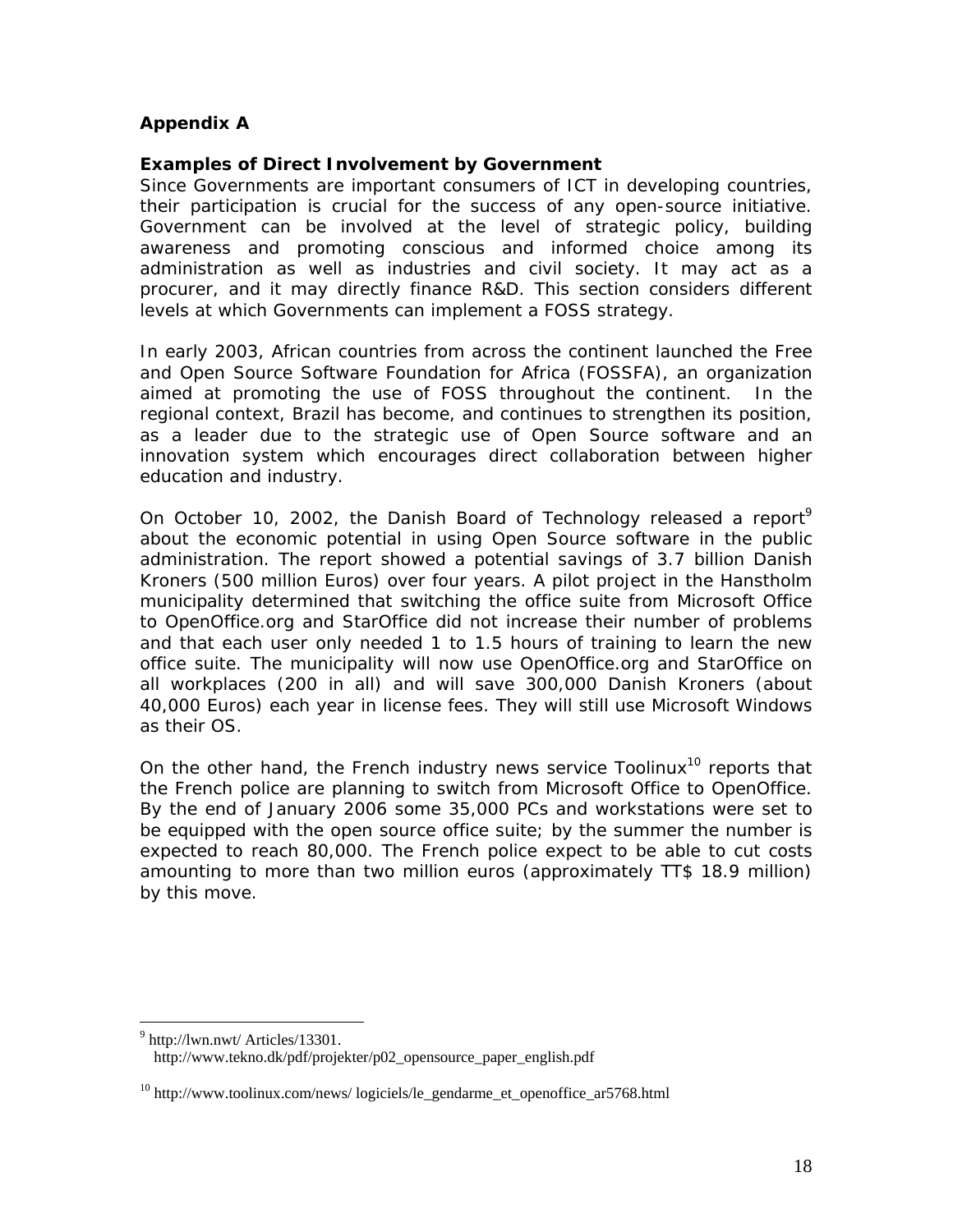## **Annex A**

# **Example of a Consultation Response Form**

| <b>Name</b>                        |                     |
|------------------------------------|---------------------|
| Organisation                       |                     |
| <b>Postal Address</b>              |                     |
| Telephone/Fax                      |                     |
| <b>Email Address</b>               |                     |
| Website (if applicable)            |                     |
| Consultative<br><b>Title</b><br>of |                     |
| <b>Document</b>                    |                     |
| <b>Response</b>                    |                     |
|                                    |                     |
| <b>Section No.</b>                 | (maximum 500 words) |
|                                    |                     |
|                                    |                     |
|                                    |                     |
|                                    |                     |